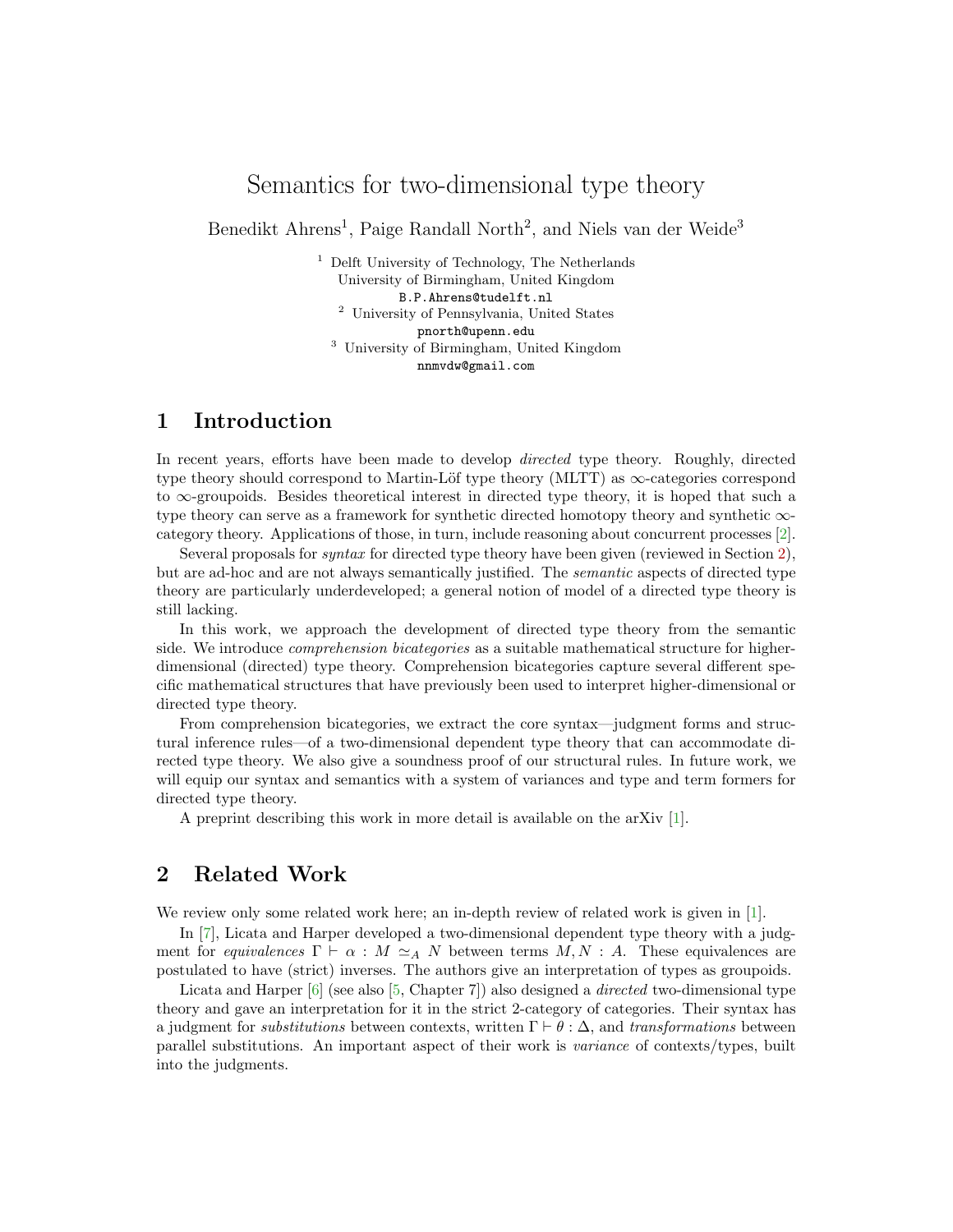Nuyts [\[9\]](#page-2-5) attempts to generalize the treatment of variance by Licata and Harper, and designs a directed type theory with additional variances, in particular, isovariance and invariance. Nuyts does not provide any interpretation of their syntax, and thus no proof of (relative) consistency.

North  $[8]$  develops a type former for *directed* types of morphisms, resulting in a typal higherdimensional directed type theory based on the judgments of MLTT. The model given by North is in the 2-category of categories, similar to Licata and Harper's  $[6]$ .

Shulman, in unfinished work [\[10\]](#page-2-7), aims to develop 2-categorical logic, including a twodimensional notion of topos and a suitable internal language for such toposes. Our work is similar to Shulman's in the sense that both start from a (bi)categorical notion and extract a language from it, with the goal of developing a precise correspondence between extensions of the syntax and additional structure on the semantics.

Garner [\[3\]](#page-2-8) studies a typal two-dimensional type theory in the style of Martin-Löf. They add rules that turn any identity type into a discrete type, effectively "truncating" intensional Martin-Löf type theory at 1-types. Garner defines a notion of two-dimensional model based on (strict) comprehension 2-categories. Exploiting the restriction to 1-truncated types, they then give a sound and complete interpretation of their two-dimensional type theory in any model.

### 3 Details

We introduce a notion of "model" of two-dimensional type theory that is a quite straightforward generalization of the 1-categorical comprehension categories introduced by Jacobs [\[4\]](#page-2-9).

**Definition 1.** A comprehension bicategory is given by a *strictly* commuting diagram of pseudofunctors



where p is equipped with a global cleaving and a local opcleaving (modelling substitution in a suitable sense), opcartesian 2-cells of **p** are preserved under left and right whiskering, and  $\chi$ preserves cartesian 1-cells and opcartesian 2-cells.

Examples of comprehension bicategories are plentiful; in particular, taking  $B \equiv \text{Cat}$  and  $E \equiv$  OpFib yields a structure that is similar to, but crucially not the same as, the structure in which Licata and Harper's interpretation  $[6]$  takes place. (A comparison is given in  $[1, \, §7.6]$ .)

From the definition of comprehension bicategories we extract a core type theory called BTT. We then prove

Theorem 1 (Soundness). We can interpret BTT in any comprehension bicategory.

Our type theory can be simplified in lockstep with the categorical structure in which it is interpreted; we give various pairs of simplifications in [\[1,](#page-2-1) §7.5].

#### 4 Conclusion

Our work is very general; it allows for the modelling of the structural rules of previous suggestions for directed type theory. Furthermore, it can be used as a framework for defining and studying more specialized syntax and semantics, in lockstep.

In separate work we are going to extend our structural rules with variances and a suitable hom-type former à la North  $[8]$ .